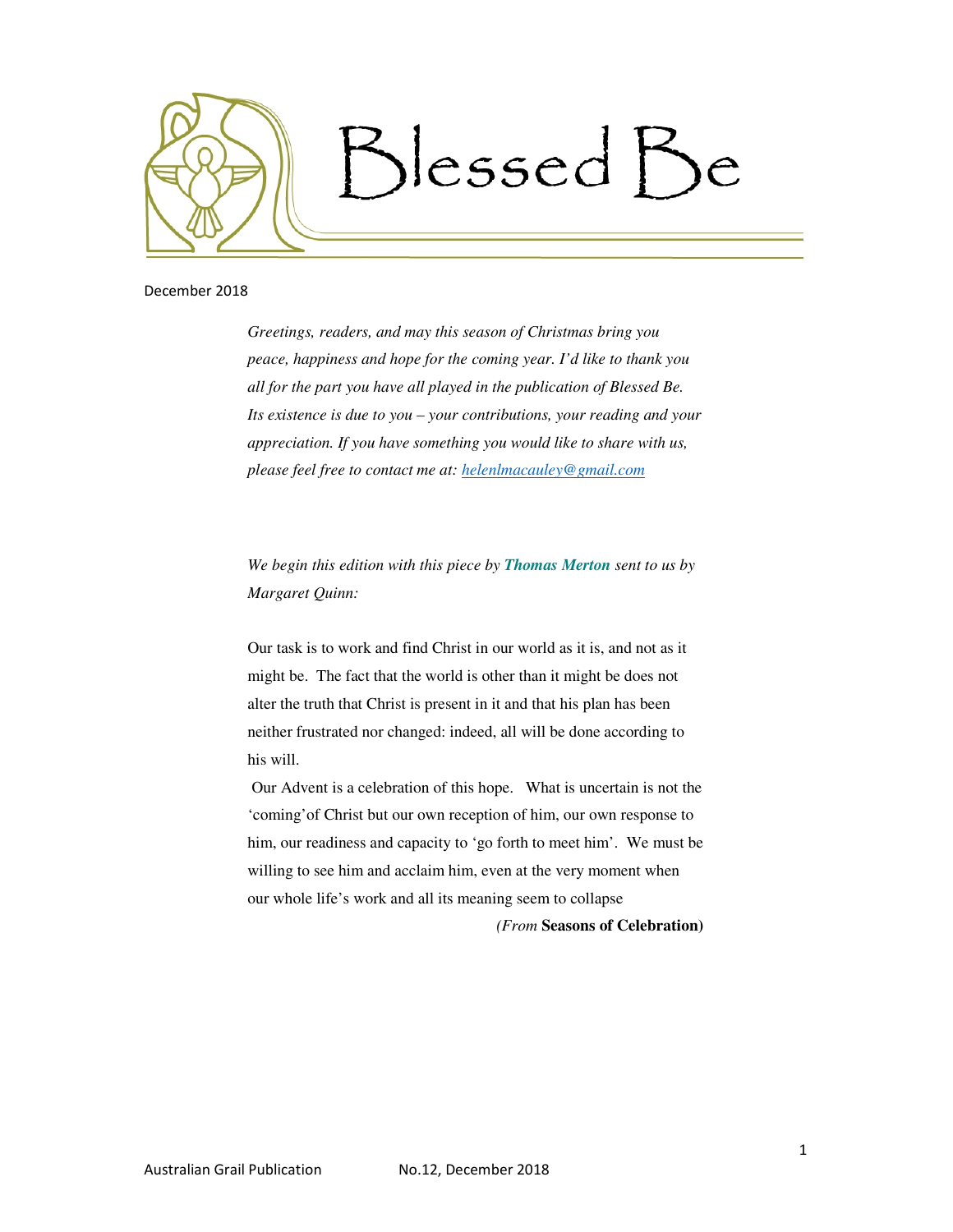*Tricia Gemmel has sent in this. It's from Enough is Enough by John V Taylor.* 

But the life of Jesus and his disciples was not only eucharistic but also defiant. He knew it was not enough to say these things; the world was waiting for concrete examples and realisations. So in our day it is not enough to point out the contrast between our idolatry of growth and the Bible's theology of enough; we have to opt out of the drift and help one another to live in cheerful protest against it. We have to discover what fun it can be to defy the blandishments and undermine the assumptions of the excessive consumer society.

I think this is quite a challenge for us in the Christmas season!

### *From Sheila Hawthorn we have a quote from Dom Helder Camara*:

We must have no illusions. We must not be naïve. If we listen to the voice of God, we make our choice, get out of ourselves and fight nonviolently for a better world. We must not expect to find it easy; we shall not walk on roses, people will not throng to hear us and applaud, and we shall not always be aware of divine protection. If we are to be pilgrims of justice and peace, we must expect the desert.

#### *…and one from St Cyprian:*

It is a barren prayer that does not go hand in hand with alms.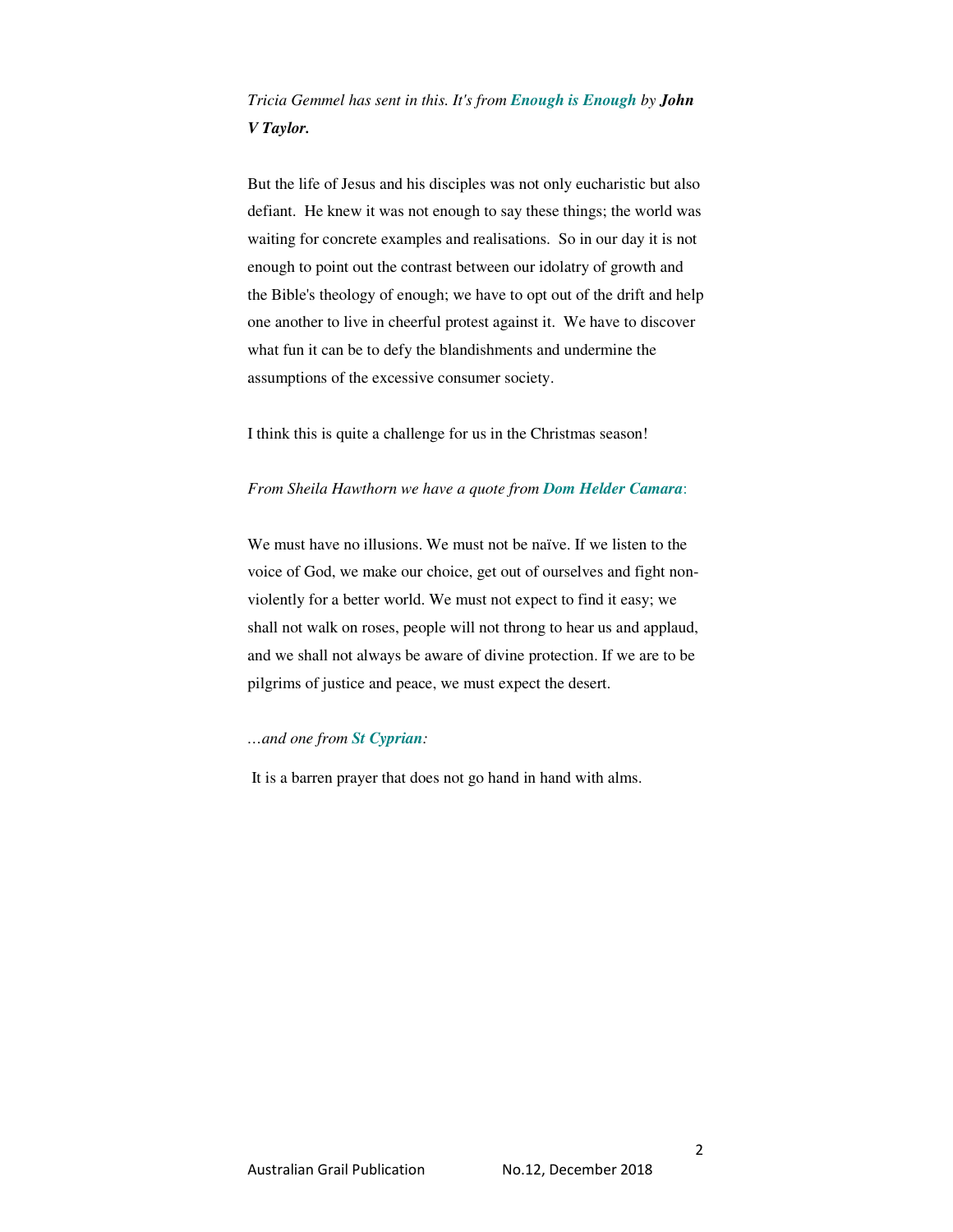#### **A Franciscan Blessing**:

May God bless you with discomfort as easy answers, half-truths, and superficial relationships – so that you may live deep within your heart.

May God bless you with anger at injustice, oppression and exploitation of people – so that you may work for justice, freedom and peace.

May God bless you with tears shed for those who suffer pain, rejection, hunger and war – so that you may reach out your hand to comfort them and turn their pain to joy.

May God bless you with enough foolishness to believe that you can make a difference to the world – so that you can do what others claim cannot be done, to bring justice and kindness to our children and to the poor.

## *Tecumseh (1768-1813) Shawnee Chief:*

\*Sell a country?! Why not sell the air, the great sea, as well as the earth? Did not the Great Spirit make them all for the use of his children?

\*When you rise in the morning, give thanks for the light, for your life, for your strength. Give thanks for your food and for the joy of living. If you see no reason to give thanks, the fault lies in yourself.

### *Julian of Norwich:*

Our good Lord once said: 'Everything will be all right."

 At another time he said: 'Everything will turn out well; you will see it for yourself'. And from these words my soul understood various things. The first is that God wants us to know that He notices not only the great and noble things, but also the small, the little, lowly and simple things we do for one another. This is what he means when he said: 'Everything, whatever it might be, will be all right'. He wants us to know he does not forget the smallest thing.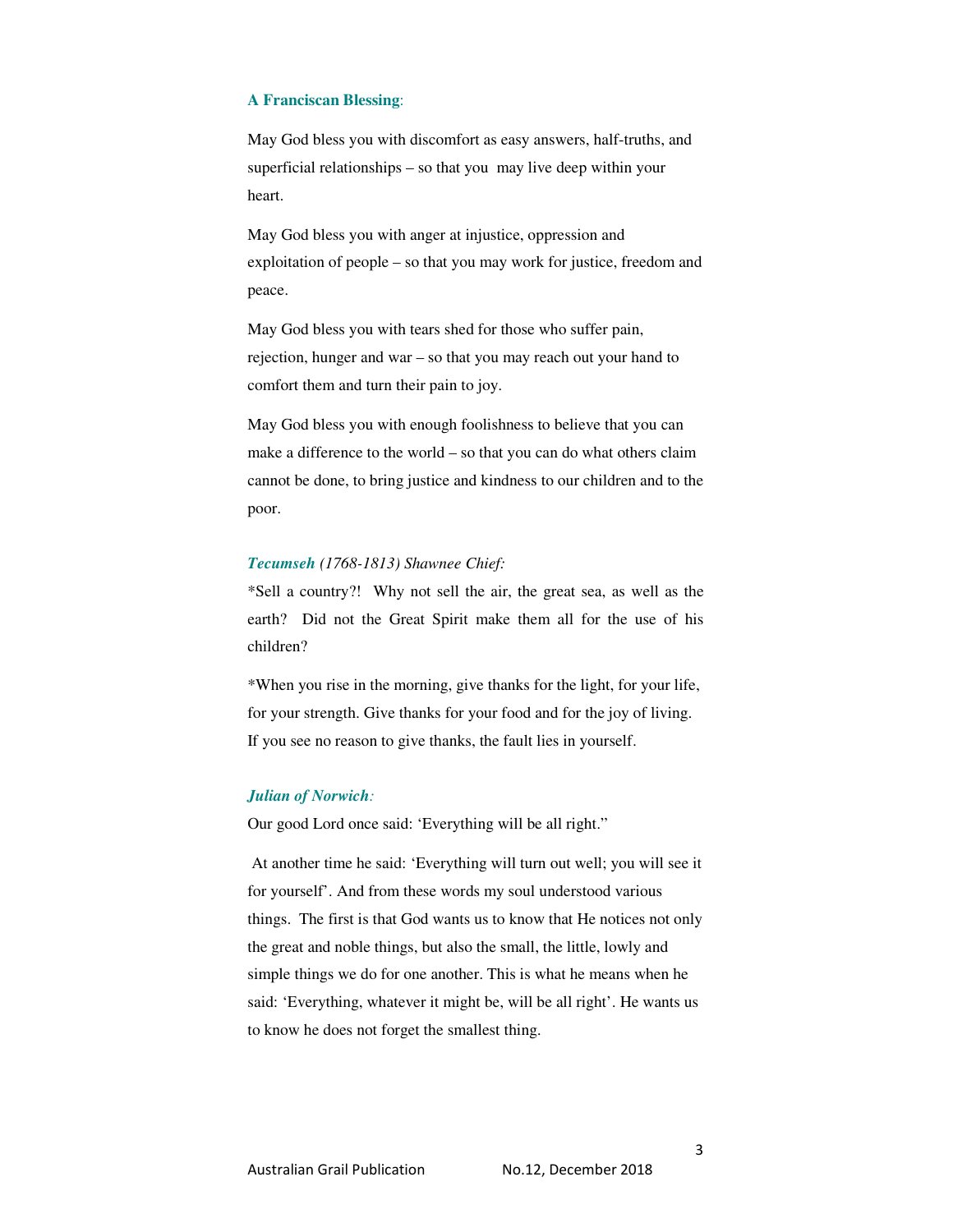### *Mechthild of Magdeburg:*

O sweet and loving Spirit when I stay asleep too long and forget your many blessings I ask you please to wake me up and sing your joyful song to me. You sing silently. Your song reaches way beyond the reach of words. Your song expresses more than any one of us could express. It's in my soul that I hear it…

when you wake me up to your presence.

*Seen on a noticeboard (no attribution sorry):* 

Life isn't about waiting for the storm to pass It's about learning to dance in the rain.

## *Gandhi:*

To seek God, one need not go on a pilgrimage or light lamps fed with ghee and burn incense before the image of the deity or anoint it or paint it with vermilion. For He resides in our hearts. If we humbly obliterate in us the consciousness of our physical body, we would see Him face to face.

#### *From* **Meditations of a Hermit** *by Charles de Foucauld:*

It would be too much sweetness to always feel that we truly love Jesus, that he loves us and that we are happy in his joy. If we always could feel this, earth would be Heaven. Let us be content with desiring and knowing that it is so; in this we have greater merit if less sweetness.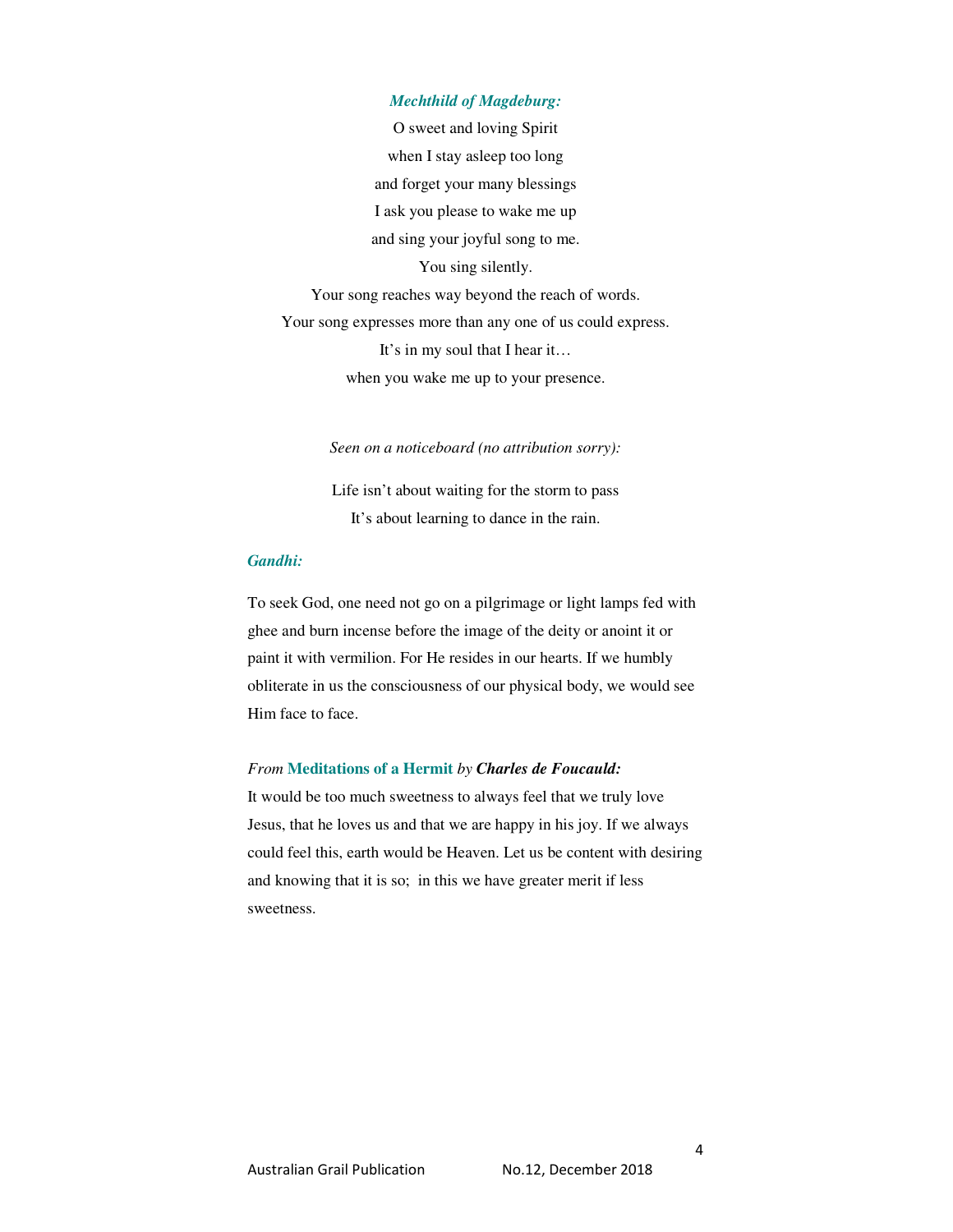*I (Helen) found this poem amongst my mother's things. Does anyone recognise it? It is based on Ecclesiastes 3:1: 'There is a season for everything, a time for every occupation under heaven' .* 

# **Take time**

Take time to think it is the source of power. Take time to read it is the foundation of wisdom.

Take time to play it is the secret of staying young. Take time to be quiet it is the opportunity to seek God.

Take time to be aware it is the opportunity to help others. Take time to love and be loved it is God's greatest gift.

> Take time to laugh it is the music of the soul. Take time to be friendly it is the road to happiness.

Take time to dream it is what the future is made of. Take time to pray it is the greatest power on earth*.*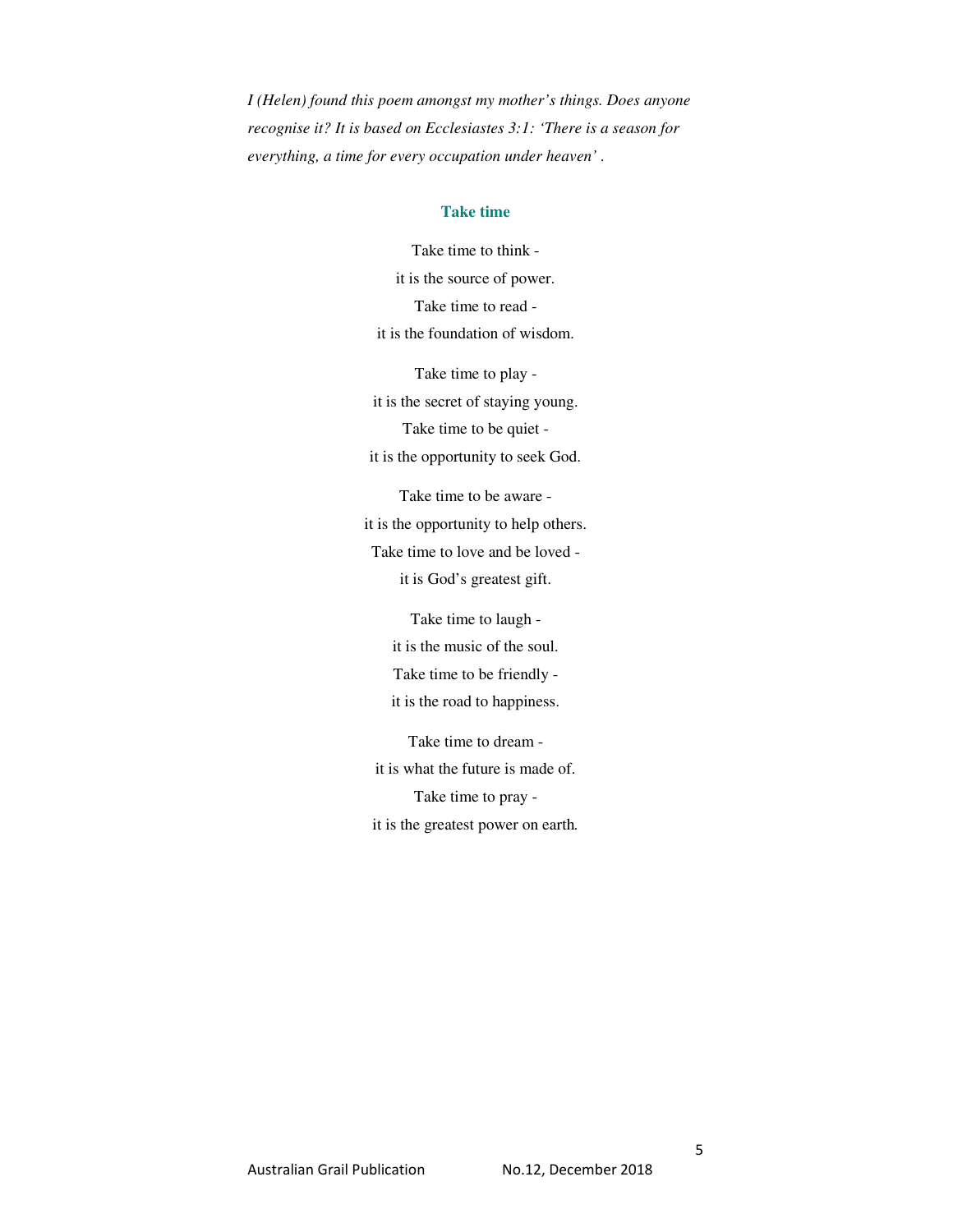# *The Dalai Lama:*

\*For a person who cherishes compassion and love, the practice of tolerance is essential, and for that, an enemy is indispensable. So we should be grateful to our enemies, for it they who can best help us develop a tranquil mind.

\*At daybreak if the weather is fine, I go into the garden. This time of the day is very special to me. The sky is clear, I see the stars, and I have this special feeling – of my insignificance in the cosmos, the realisation of what we Buddhists call impermanence.

### *Guifeng Zongmi (780-841)*

A wise man knows his fellow human; an enlightened man knows himself.

### *Hildegard of Bingen:*

### **The Holy Spirit**

The Holy Spirit, life-giving life, is the moving force and immutable root of every creature. Cleansing all from stain, wiping away sin, binding up wounds; the Spirit is pulsating life and worthy of praise, awakening and stirring all things.

*From Sheila Hawthorn, a prayer that seems appropriate for the New Year by Rabbi Harold Kushner:* 

#### **A Prayer for the World**

Let the rain come and wash away the ancient grudges, the bitter hatreds held and nurtured over generations. Let the rain wash away the memory of the hurt, the neglect. Then let the sun come out and fill the sky with rainbows. Let the warmth of the sun heal us wherever we are broken. *(Cont'd)* 

6